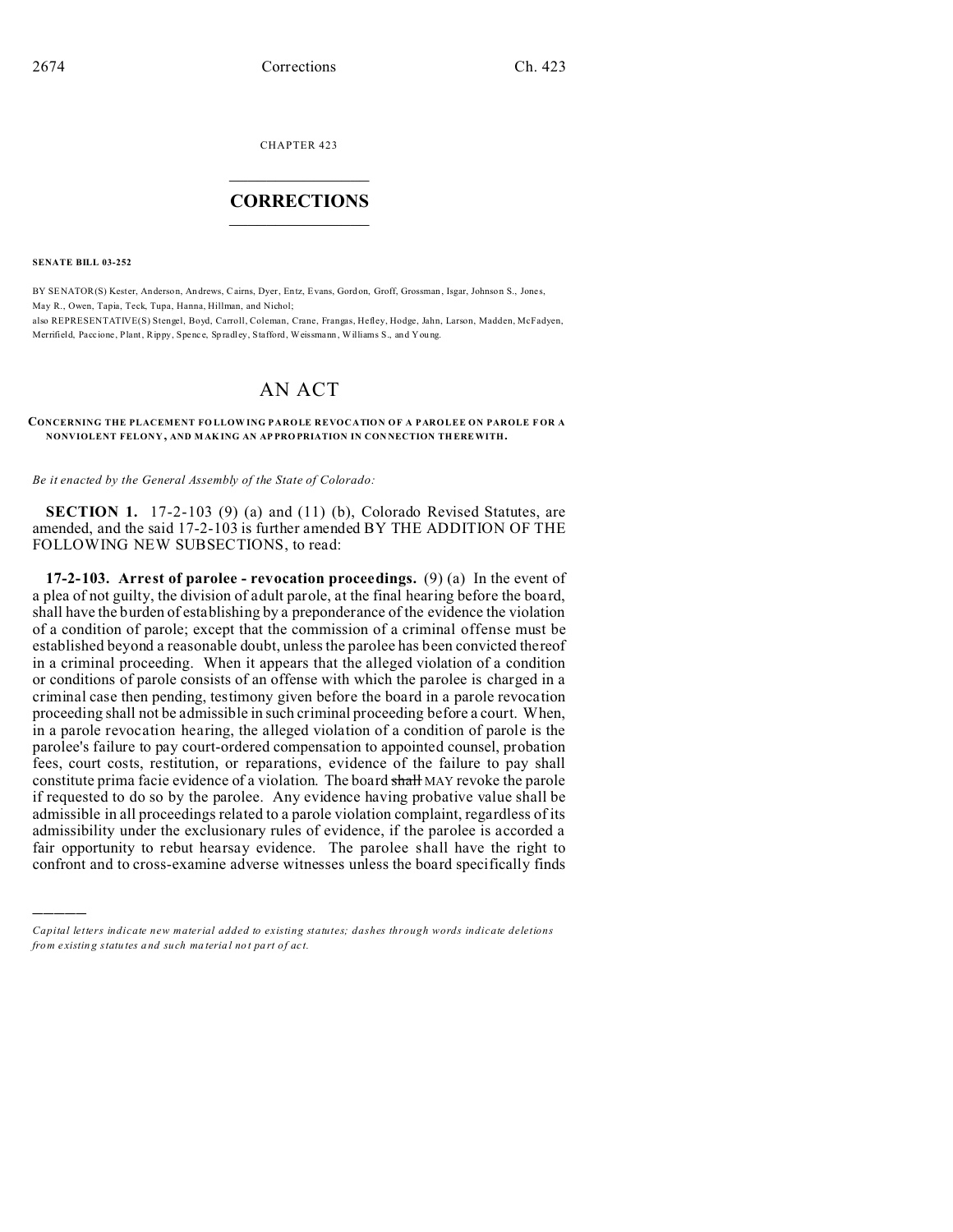### Ch. 423 Corrections 2675

good cause for not allowing confrontation of an informer.

(11) (b) (I) If the board determines that the parolee has violated parole through commission of a crime, the board may revoke parole and request the sheriff of the county in which the hearing is held to transport the parolee to a place of confinement designated by the executive director.

(II) If the board determines that the parolee has violated any condition of parole other than commission of a crime AND IS NOT SUBJECT TO THE PROVISIONS OF SUBPARAGRAPH (III) OR SUBPARAGRAPH (IV) OF THIS PARAGRAPH (b), the board may:

(A) Revoke parole and request the sheriff of the county in which the hearing is held to transport the parolee to a place of confinement designated by the executive director; or

(B) Revoke parole for a period not to exceed one hundred eighty days and request the sheriff of the county in which the hearing is held to transport the parolee to a community corrections program pursuant to section 18-1.3-301 (3), C.R.S., a place of confinement within the department of corrections, or any private facility that is under contract to the department of corrections; or

(C) Revoke parole for a period not to exceed ninety days and request the sheriff of the county in which the hearing is held to transport the parolee to the county jail of such county or to any private facility that is under contract to the department of corrections; or

(D) Revoke parole for a period not to exceed one hundred eighty days and request the sheriff of the county in which the hearing is heard to transport the parolee to the facility described in section 17-1-206.5.

(II.5) THE BOARD MAY EXTEND A PERIOD OF PAROLE REVOCATION IMPOSED PURSUANT TO SUB-SUBPARAGRAPH (A), (B), (C), OR (D) OF SUBPARAGRAPH (II) OF THIS PARAGRAPH (b) BEYOND THE SPECIFIED MAXIMUM IF THE PAROLEE VIOLATES A CONDITION OF THE PAROLEE'S PLACEMENT PURSUANT TO THE NOTICE AND HEARING PROCEDURES IN THIS SECTION.

(III) IF THE BOARD DETERMINES THAT THE PAROLEE HAS VIOLATED ANY CONDITION OF PAROLE OTHER THAN COMMISSION OF A CRIME AND THE PAROLEE WAS ON PAROLE FOR AN OFFENSE THAT WAS A CLASS 5 OR CLASS 6 NONVIOLENT FELONY AS DEFINED IN SECTION 17-22.5-405 (5) (b), EXCEPT FOR MENACING AS DEFINED IN SECTION 18-3-206, C.R.S.,OR ANY UNLAWFUL SEXUAL BEHAVIOR CONTAINED IN SECTION 16-22-102 (9), C.R.S., OR UNLESS THE PAROLEE WAS SUBJECT TO ARTICLE 6.5 OF TITLE 18, C.R.S., OR SECTION 18-6-801, C.R.S., THE BOARD MAY REVOKE PAROLE FOR A PERIOD NOT TO EXCEED ONE HUNDRED EIGHTY DAYS AND REQUEST THE SHERIFF OF THE COUNTY IN WHICH THE HEARING IS HELD TO TRANSPORT THE PAROLEE TO THE FACILITY DESCRIBED IN SECTION 17-1-206.5 (3).

(IV) IFTHE BOARD DETERMINES THAT THE PAROLEE HAS VIOLATED ANY CONDITION OF PAROLE OTHER THAN COMMISSION OF A NEW CRIME AND THE PAROLEE WAS NOT ON PAROLE FOR A CRIME OF VIOLENCE AS DEFINED IN SECTION 18-1.3-406 (2),C.R.S., THE BOARD MAY: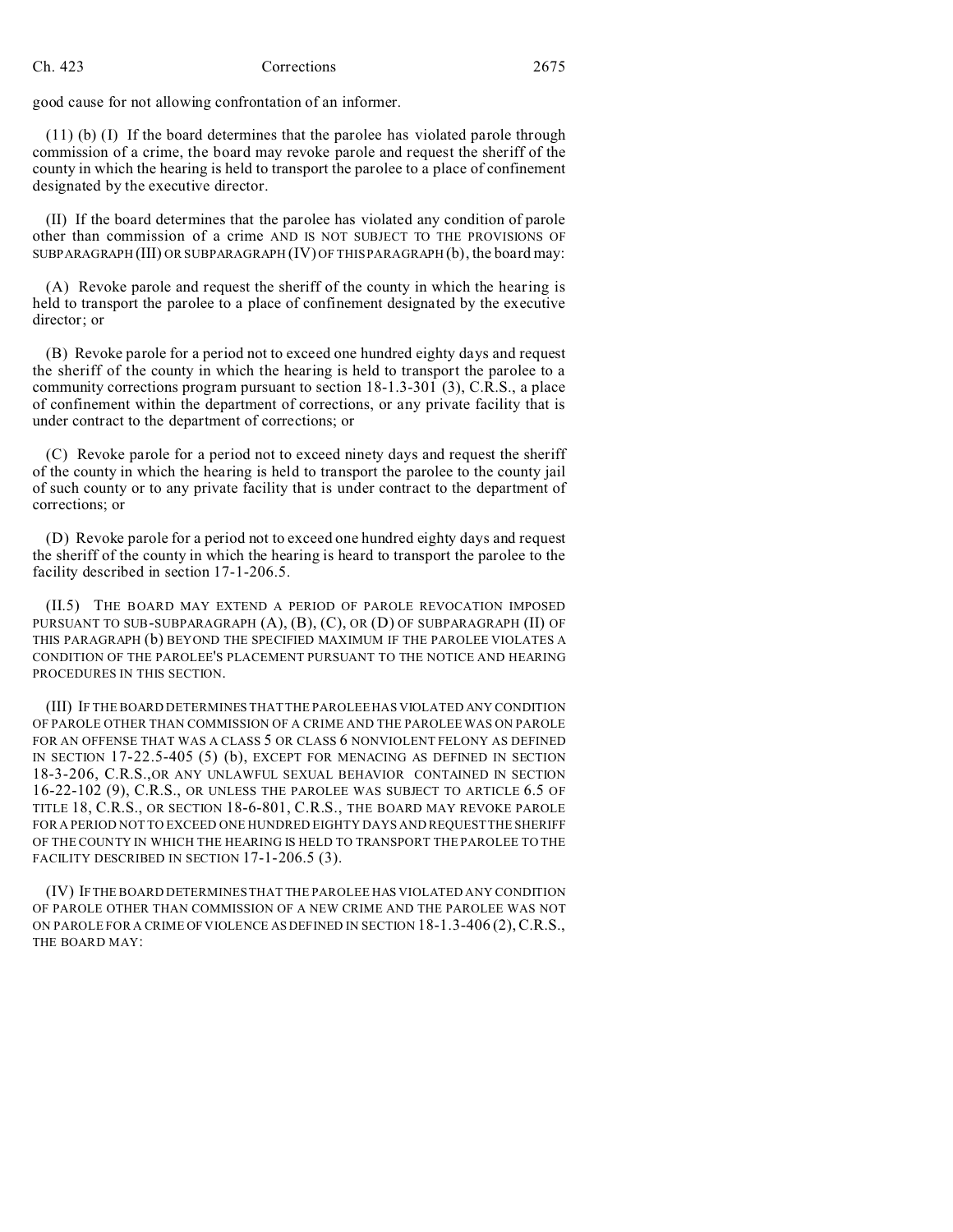#### 2676 Corrections Ch. 423

(A) REVOKE PAROLE FOR A PERIOD NOT TO EXCEED ONE HUNDRED EIGHTY DAYS AND REQUEST THE SHERIFF OF THE COUNTY IN WHICH THE HEARING IS HELD TO TRANSPORT THE PAROLEE TO A PLACE OF CONFINEMENT DESIGNATED BY THE EXECUTIVE DIRECTOR; OR

(B) REVOKE PAROLE FOR A PERIOD NOT TO EXCEED ONE HUNDRED EIGHTY DAYS AND REQUEST THE SHERIFF OF THE COUNTY IN WHICH THE HEARING IS HELD TO TRANSPORT THE PAROLEE TO A COMMUNITY CORRECTIONS PROGRAM; OR

(C) REVOKE PAROLE FOR A PERIOD NOT TO EXCEED ONE HUNDRED EIGHTY DAYS AND REQUEST THE SHERIFF OF THE COUNTY IN WHICH THE HEARING IS HELD TO TRANSPORT THE PAROLEE TO THE FACILITY DESCRIBED IN SECTION 17-1-206.5.

(V) THE BOARD MAY EXTEND A PERIOD OF PAROLE REVOCATION IMPOSED PURSUANT TO SUB-SUBPARAGRAPH (A), (B), OR (C) OF SUBPARAGRAPH (IV) OF THIS PARAGRAPH (b) BEYOND THE SPECIFIED MAXIMUM IF THE PAROLEE VIOLATES A CONDITION OF THE PAROLEE'S PLACEMENT PURSUANT TO THE NOTICE AND HEARING PROCEDURES IN THIS SECTION.

(13) (a) THE BOARD MAY REVOKE THE PAROLE IF REQUESTED TO DO SO BY THE PAROLEE. IF A PAROLEE REQUESTS TO HAVE HIS OR HER PAROLE REVOKED, THE PAROLEE SHALL PROVIDE THE BOARD A JUSTIFIABLE REASON FOR REQUESTING REVOCATION OF PAROLE.

(b) PRIOR TO REVOKING PAROLE UPON THE REQUEST OF A PAROLEE, THE BOARD MAY RECOMMEND OR IMPLEMENT APPROPRIATE INTERVENTIONS IN ORDER TO ASSIST IN THE PAROLEE WITH REINTEGRATION AND PREVENT A RETURN TO INCARCERATION.

(c) IF THE BOARD REVOKES THE PAROLE UPON THE REQUEST OF THE PAROLEE, THE BOARD SHALL PROCEED PURSUANT TO PARAGRAPH (b) OF SUBSECTION (11) OF THIS SECTION.

(14) IF THE BOARD REVOKES PAROLE AND PLACES THE PAROLEE IN CUSTODY, COMPLETION OF THE TERM OF CUSTODY SHALL NOT CONSTITUTE DISCHARGE OF THE PAROLEE'S REMAINING PERIOD OF PAROLE UNLESS THE TERM OF CUSTODY IS EQUAL TO THE PAROLEE'S REMAINING PERIOD OF PAROLE.

**SECTION 2.** 17-22.5-303, Colorado Revised Statutes, is amended BY THE ADDITION OF A NEW SUBSECTION to read:

**17-22.5-303. Parole.** (8) THE STATE BOARD OF PAROLE SHALL CONSIDER THE PAROLE OF A PERSON WHOSE PAROLE IS REVOKED EITHER FOR A TECHNICAL VIOLATION OR BASED ON A SELF-REVOCATION AT LEAST ONCE WITHIN ONE HUNDRED EIGHTY DAYS AFTER THE REVOCATION IF THE PERSON'S RELEASE DATE IS MORE THAN NINE MONTHS FROM THE DATE OF THE PERSON'S REVOCATION; EXCEPT THAT A PERSON WHOSE PAROLE IS REVOKED BASED ON A TECHNICAL VIOLATION THAT INVOLVED THE USE OF A WEAPON SHALL NOT BE CONSIDERED FOR PAROLE FOR ONE YEAR.

**SECTION 3.** 17-2-201, Colorado Revised Statutes, is amended BY THE ADDITION OF A NEW SUBSECTION to read: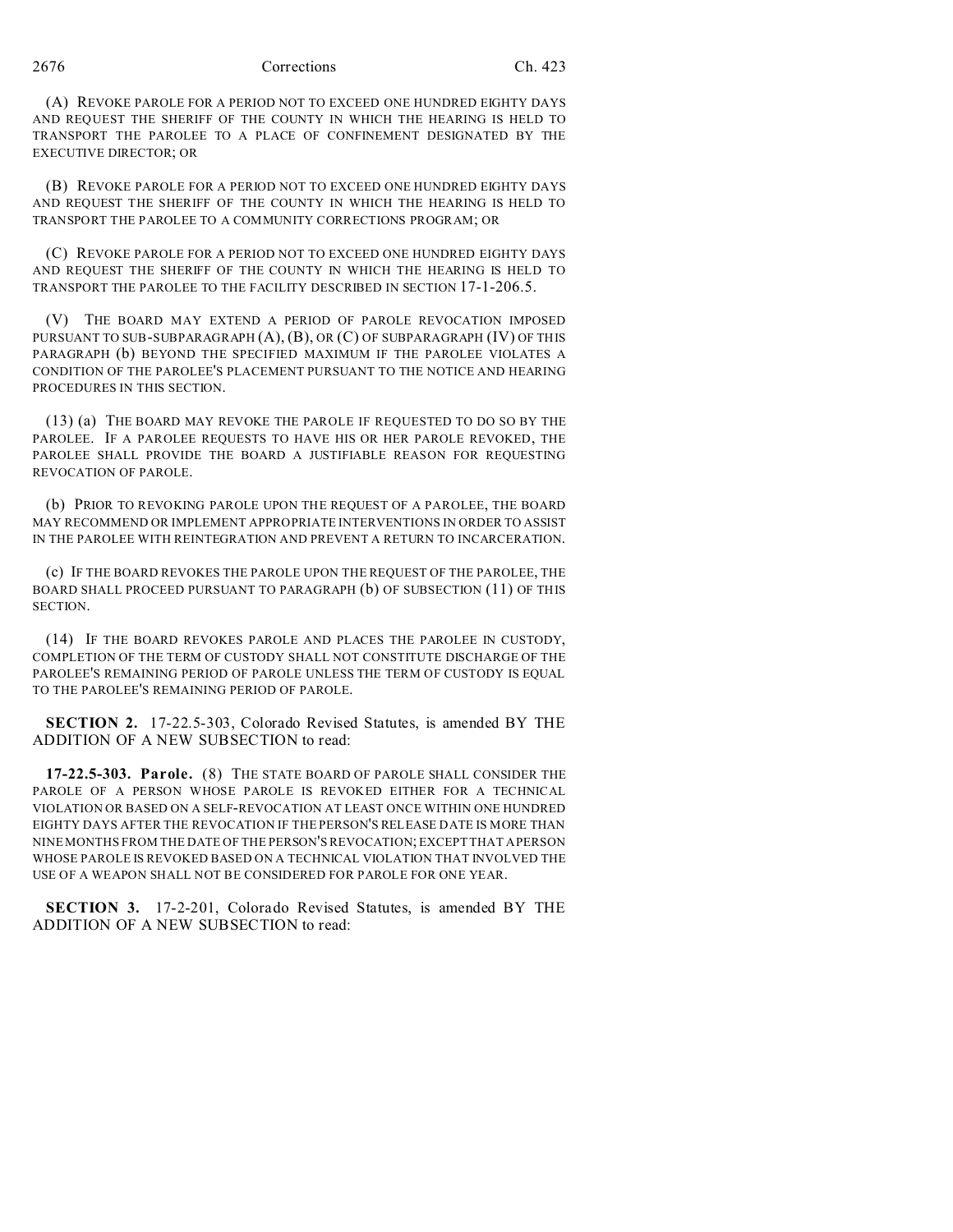### Ch. 423 Corrections 2677

**17-2-201. State board of parole.** (14) THE BOARD SHALL CONSIDER THE PAROLE OF A PERSON WHOSE PAROLE IS REVOKED EITHER FOR A TECHNICAL VIOLATION OR BASED ON A SELF-REVOCATION AT LEAST ONCE WITHIN ONE HUNDRED EIGHTY DAYS AFTER THE REVOCATION IF THE PERSON'S RELEASE DATE IS MORE THAN NINE MONTHS FROM THE DATE OF THE PERSON'S REVOCATION; EXCEPT THAT A PERSON WHOSE PAROLE IS REVOKED BASED ON A TECHNICAL VIOLATION THAT INVOLVED THE USE OF A WEAPON SHALL NOT BE CONSIDERED FOR PAROLE FOR ONE YEAR.

**SECTION 4.** 17-22.5-403 (9), Colorado Revised Statutes, is amended to read:

**17-22.5-403.** Parole eligibility. (9)  $\overline{a}$  The provisions of this subsection (9) shall apply to any offender who is paroled for a class  $2, 3, 4$ , or 5 felony or a class 6 felony that is the offender's second or subsequent felony offense committed on or after July 1, 1998, and is subsequently reincarcerated pursuant to subsection (8) of this section. Following reincarceration, the offender may apply for parole and the state board of parole, working in conjunction with the department and using the guidelines established pursuant to section 17-22.5-404, shall determine whether to grant parole. If the state board of parole determines that placing the offender on parole is appropriate, it shall set the length of the period of parole at any time remaining on the offender's mandatory period of parole established in section  $18-1.3-401(1)$  (a) (V), C.R.S.; except that, if the offender's remaining mandatory period of parole is less than twelve months, the state board of parole shall release the offender to twelve months of supervision and the offender shall not be required to serve the remaining mandatory period of parole. If an application for parole is refused by the state board of parole, the state board of parole shall reconsider within one year thereafter whether the offender should be granted parole. The state board of parole shall continue such reconsideration each year thereafter, except as otherwise provided for the crimes specified in subsection (7) of this section, until the board grants the offender parole or releases the offender on supervision or until the offender completes the mandatory period of parole in incarceration. If the offender completes the mandatory period of parole in incarceration, he or she shall be released to a twelve-month period of supervision.

(b) (I) If the state board of parole grants parole to an offender pursuant to paragraph (a) of this subsection (9) for the period remaining on the offender's mandatory period of parole, the provisions of subsection (8) of this section shall apply while the offender is serving the remainder of the mandatory period of parole; except that, if the state board of parole subsequently revokes the offender's parole as provided in subsection (8) of this section and the offender's remaining period of mandatory parole is less than six months, the state board shall impose intermediate sanctions as provided in paragraph (f) of this subsection (9) or return the offender to a place of confinement for a period of up to twelve months and the offender shall not be required to serve the remaining mandatory period of parole. Any person reincarcerated for a period of up to twelve months pursuant to this paragraph (b) shall be eligible for subsequent release for a twelve-month period of supervision at any time during such reincarceration or upon completion of such incarceration.

(II) If the offender completes the mandatory period of parole or the state board of parole discharges the offender from mandatory parole pursuant to subsection (8) of this section, the offender's sentence shall be deemed fully discharged.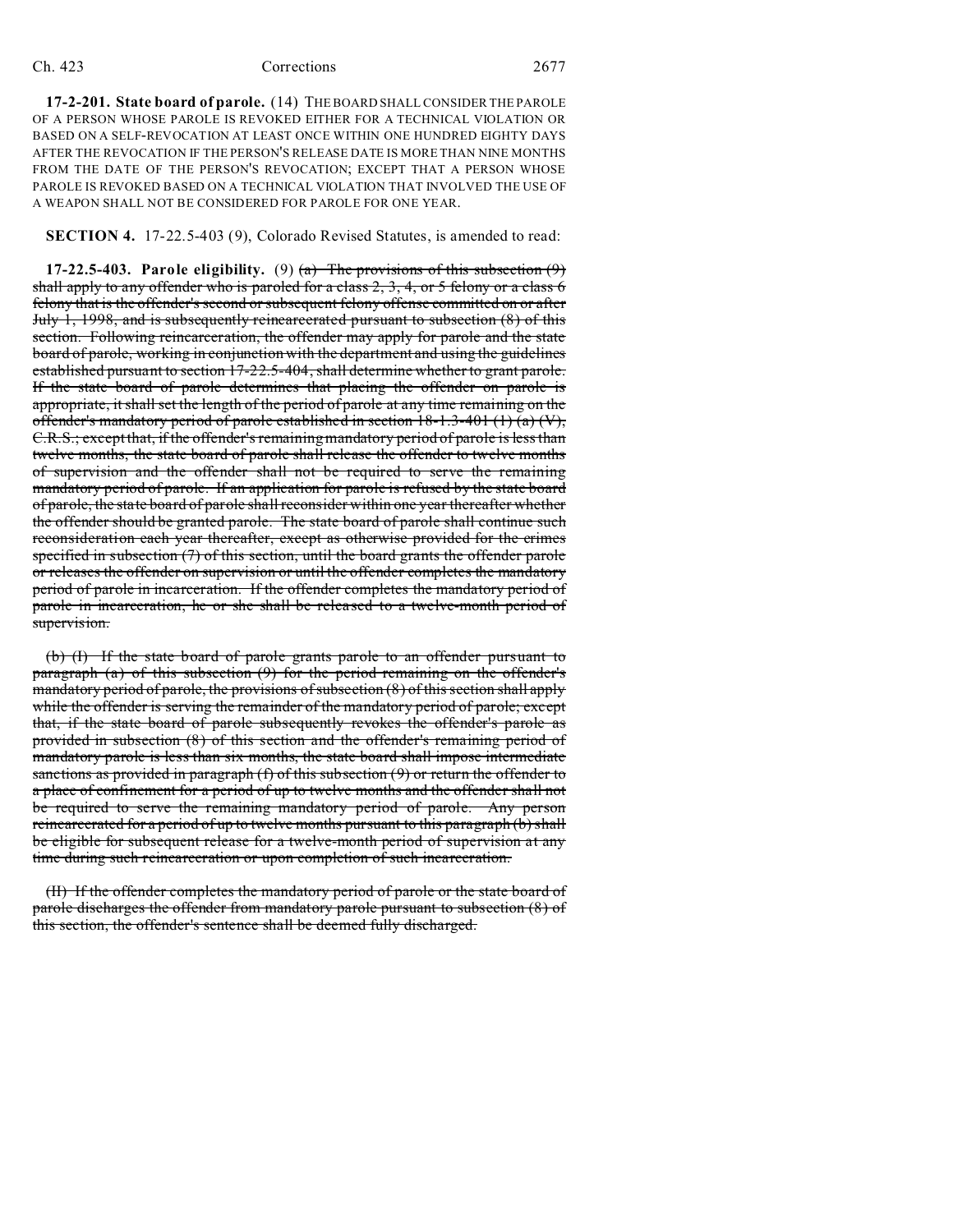2678 Corrections Ch. 423

(c) For any offender released to a twelve-month period of supervision pursuant to this subsection (9), the division of adult parole shall provide supervision and assistance in securing employment, housing, and such other services as may affect the offender's successful reintegration into the community while recognizing the need for public safety. The state board of parole, pursuant to section 17-22.5-404, shall establish the conditions for the offender's twelve-month supervision prior to the offender's release from incarceration. Upon a determination in a revocation proceeding that the conditions of supervision have been violated, the state board of parole shall continue the supervision in effect, modify the conditions of supervision if circumstances then shown to exist require such modifications, which circumstances shall be set forth in writing, or revoke the supervision and impose intermediate sanctions as provided in paragraph  $(f)$  of this subsection  $(9)$  or order the return of the offender to a place of confinement designated by the executive director for any period of time up to twelve months. Any offender who has been reincarcerated due to a supervision revocation pursuant to this paragraph (c) shall be eligible for subsequent release for a twelve-month period of supervision at any time during such reincarceration.

(d) The state board of parole may discharge an offender released on supervision under this subsection  $(9)$  at any time during the term of supervision upon a determination that the offender has been sufficiently rehabilitated and reintegrated into society and can no longer benefit from supervision. In making any such determination, the state board of parole shall make written findings as to why the offender is no longer in need of supervision. Upon completion of twelve consecutive months of supervision or discharge from supervision as provided in this paragraph (d), the offender's sentence shall be deemed fully discharged.

(e) Notwithstanding any provisions of this subsection (9) to the contrary, the total amount of time spent by an offender in incarceration as a result of revocation of supervision shall not exceed the length of the offender's original sentence to incarceration plus the length of the offender's original sentence to mandatory parole plus twelve months. In calculating the time spent in incarceration by an offender for purposes of this paragraph (e), the offender shall receive credit for time spent in incarceration as a result of the original sentence to incarceration, any time spent in incarceration as a result of revocation of mandatory parole, and any time spent in incarceration as a result of revocation of supervision.

(f) If revocation of mandatory parole for less than twelve months or revocation of supervision is based on a technical violation of the conditions of parole or supervision, the state board of parole shall impose intermediate sanctions where facilities appropriate for such intermediate sanctions are available. For purposes of this paragraph (f), "intermediate sanctions" may include, but are not limited to, a community corrections program, as defined in section 17-27-102 (3), a home detention program, as described in article 27.8 of this title, or a specialized restitution and community service program, as described in article 27.9 of this title. THE STATE BOARD OF PAROLE SHALL CONSIDER THE PAROLE OF A PERSON WHOSE PAROLE IS REVOKED EITHER FOR A TECHNICAL VIOLATION OR BASED ON A SELF-REVOCATION AT LEAST ONCE WITHIN ONE HUNDRED EIGHTY DAYS AFTER THE REVOCATION IF THE PERSON'S RELEASE DATE IS MORE THAN NINE MONTHS FROM THE DATE OF THE PERSON'S REVOCATION; EXCEPT THAT A PERSON WHOSE PAROLE IS REVOKED BASED ON A TECHNICAL VIOLATION THAT INVOLVED THE USE OF A WEAPON SHALL NOT BE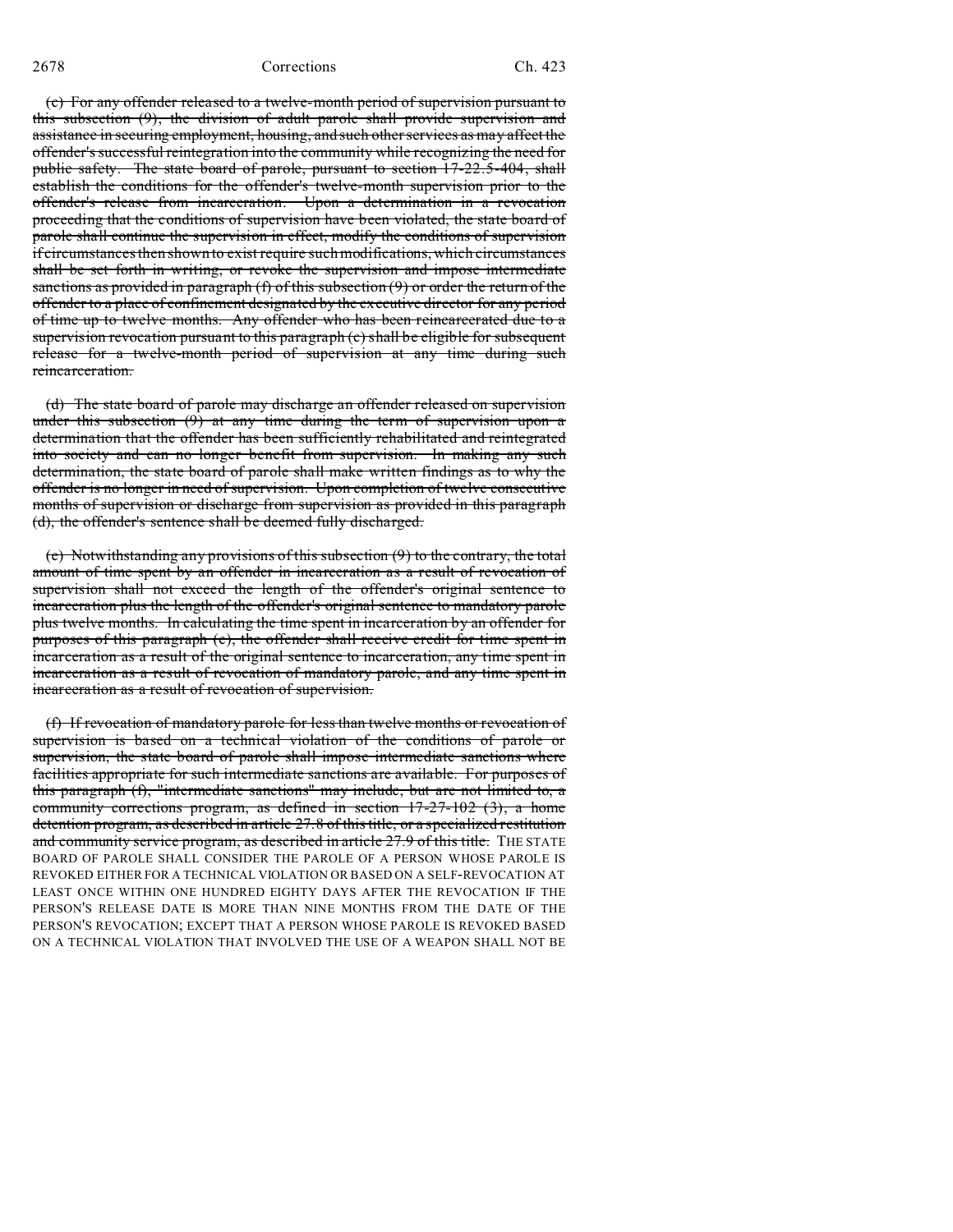CONSIDERED FOR PAROLE FOR ONE YEAR.

**SECTION 5.** 18-1.3-401 (1) (a) (VI), Colorado Revised Statutes, is amended to read:

**18-1.3-401. Felonies classified - presumptive penalties.** (1) (a) (VI) Any person sentenced for a class 2, 3, 4, or 5 felony, or a class 6 felony that is the offender's second or subsequent felony offense, committed on or after July 1, 1998, regardless of the length of the person's sentence to incarceration and the mandatory period of parole, shall not be deemed to have fully discharged his or her sentence until said person has either completed or been discharged by the state board of parole from the mandatory period of parole imposed pursuant to subparagraph (V) of this paragraph (a). or completed or been discharged by the state board of parole from the twelve-month period of supervision imposed pursuant to section 17-22.5-403 (9), C.R.S., whichever occurs first. Prior to fully discharging his or her sentence, upon revocation of parole, a person may be returned to incarceration for the periods specified in section 17-22.5-403 (9), C.R.S.

**SECTION 6.** 17-1-206.5, Colorado Revised Statutes, is amended BY THE ADDITION OF A NEW SUBSECTION to read:

**17-1-206.5. Preparole release and revocation facility - community return to custody facility.** (3) IN ADDITION TO THE PREPAROLE RELEASE AND REVOCATION FACILITY DESCRIBED IN SUBSECTIONS (1) AND (2) OF THIS SECTION, THE DEPARTMENT HAS THE AUTHORITY TO OPERATE COMMUNITY RETURN-TO-CUSTODY FACILITIES AND PROVIDE OTHER SUPPORTANDMONITORING SERVICES AS A REVOCATION FACILITY FOR THE PLACEMENT OF NONVIOLENT PAROLEES WHOSE PAROLE IS REVOKED PURSUANT TO SECTION 17-2-103 (11) (b) (III) UNDER THE FOLLOWING CONDITIONS:

(a) THE FACILITIES SHALL BE LIMITED TO THE PLACEMENT OF NONVIOLENT PAROLEES WHOSE PAROLE IS REVOKED PURSUANT TO SECTION 17-2-103 (11) (b) (III);

(b) THE SCOPE OF THE FACILITIES' PROGRAMMING SHALL BE LIMITED TO SERVICES AND MONITORING THAT ADDRESS THE FAILURE OF A NONVIOLENT PAROLEE WHOSE PAROLE IS REVOKED PURSUANT TO SECTION 17-2-103 (11) (b) (III) AND WILL ALLOW FOR LIMITED PERFORMANCE-BASED ACCESS TO THE COMMUNITY. A REQUEST FOR PROPOSALS FOR SUCH SERVICES AND MONITORING SHALL BE ISSUED BY THE DEPARTMENT ON OR BEFORE AUGUST 31, 2003, AND THE CONTRACTS AWARDED BY NOVEMBER, 2003.

(c) THE DEPARTMENT MAY ASSESS AND COLLECT FEES FROM PAROLEES PLACED IN THE FACILITY PURSUANT TO SECTION 17-2-103 (11) (b) (III).

**SECTION 7. Appropriation - adjustments to the 2003 long bill.** (1) In addition to any other appropriation, there is hereby appropriated, out of any moneys in the general fund not otherwise appropriated, to the department of corrections, for payments to community corrections programs, for the fiscal year beginning July 1, 2003, the sum of seven hundred fifty-nine thousand nine hundred sixty dollars (\$759,960), or so much thereof as may be necessary, for the implementation of this act.